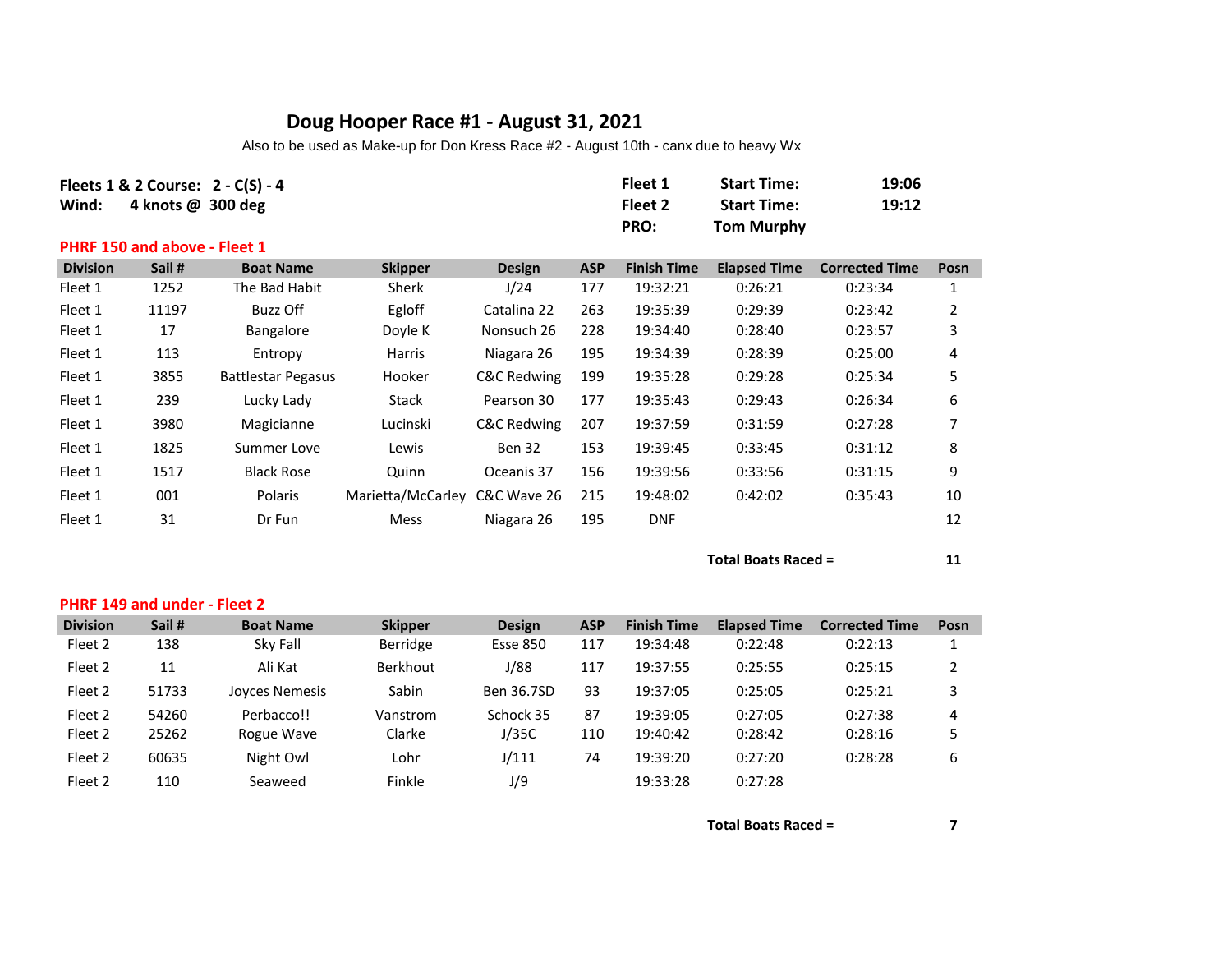|                | J/70 Class             |                | <b>Finish Positions</b> |                |  |  |  |
|----------------|------------------------|----------------|-------------------------|----------------|--|--|--|
| Sail #         | <b>Boat Name</b>       | <b>Skipper</b> | Race 1                  | <b>Overall</b> |  |  |  |
| <b>USA 456</b> | Junior                 | T. Finkle      | 1                       | 1              |  |  |  |
|                | USA 303 Margaritaville | S. Dinse       | 2                       | 2              |  |  |  |
| <b>USA 61</b>  | Reveille               | J. Hays        | 3                       | 3              |  |  |  |
| <b>CAN 235</b> | Liberti                | G. Berti       | 4                       | 4              |  |  |  |
| <b>USA 15</b>  | Jobin                  | E. Rogers      | 5                       | 5              |  |  |  |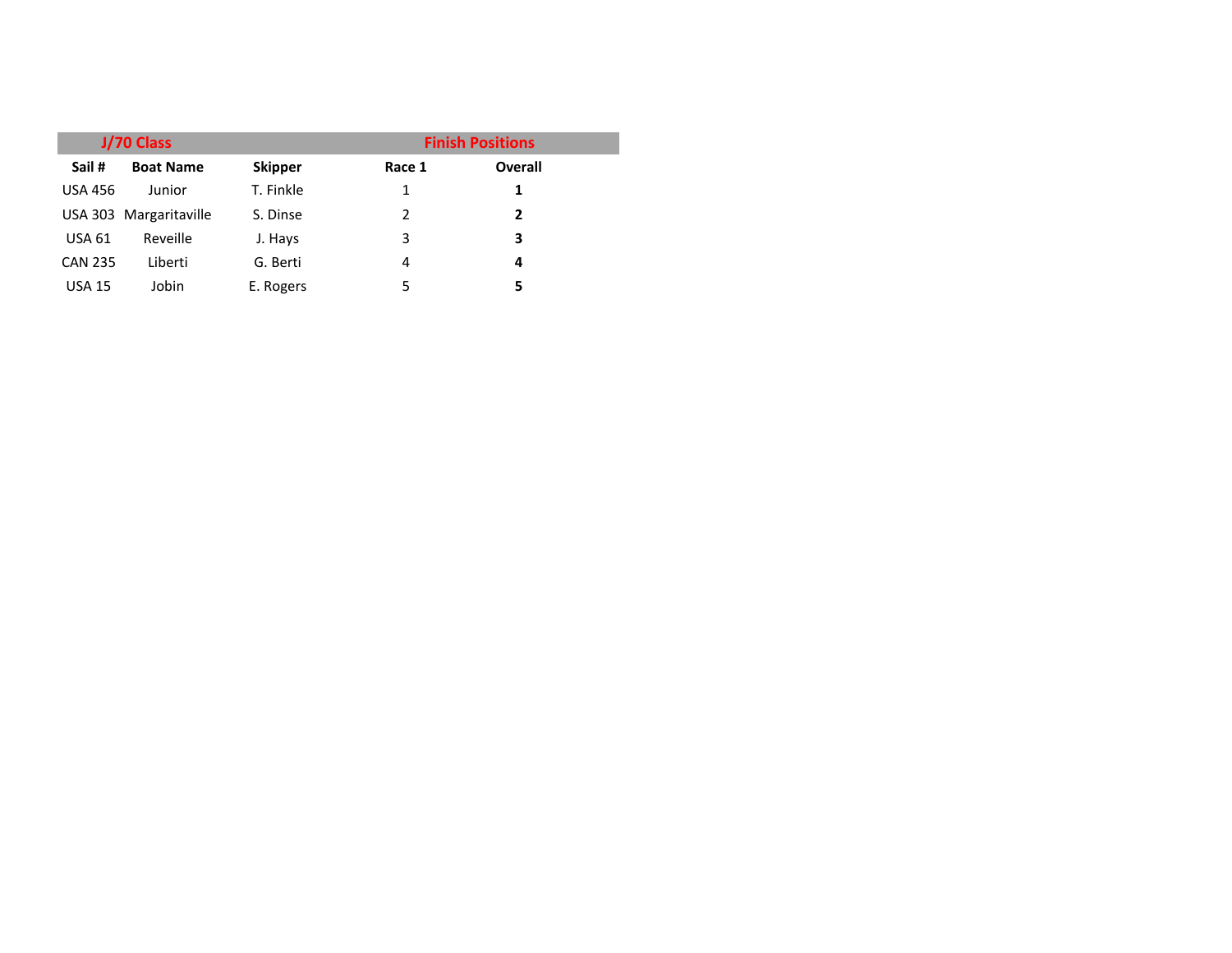## **2021 Doug Hooper Series - Race #2 September 7th, 2021**

| Fleets $1 & 2$ Course: $5 - 7 - 1 - C(S) - 4$ | Fleet 1 | <b>Start Time:</b> | 18:44 |
|-----------------------------------------------|---------|--------------------|-------|
|                                               | Fleet 2 | <b>Start Time:</b> | 18:50 |
| Wind: 190 deg @ 9 kts, then 350 deg @ 20+     | PRO:    | <b>Tom Murphy</b>  |       |

#### **PHRF 150 and above - Fleet 1**

| <b>Division</b> | Sail # | <b>Boat Name</b>  | <b>Skipper</b> | <b>Design</b>          | <b>ASP</b> | <b>Finish Time</b> | <b>Elapsed Time</b>        | <b>Corrected Time</b> | Posn |
|-----------------|--------|-------------------|----------------|------------------------|------------|--------------------|----------------------------|-----------------------|------|
| Fleet 1         | 239    | Lucky Lady        | <b>Stack</b>   | Pearson 30             | 177        | 19:33:22           | 0:49:22                    | 0:44:08               |      |
| Fleet 1         | 17     | Bangalore         | K. Doyle       | Nonsuch 26             | 228        | 19:37:29           | 0:53:29                    | 0:44:41               | 2    |
| Fleet 1         | 1252   | The Bad Habit     | <b>Sherk</b>   | J/24                   | 177        | 19:34:14           | 0:50:14                    | 0:44:55               | 3    |
| Fleet 1         | 11197  | Buzz Off          | Egloff         | Catalina 22            | 263        | 19:40:24           | 0:56:24                    | 0:45:06               | 4    |
| Fleet 1         | 3980   | Magicianne        | Lucinski       | <b>C&amp;C Redwing</b> | 207        | 19:36:54           | 0:52:54                    | 0:45:25               | 5    |
| Fleet 1         | 1517   | <b>Black Rose</b> | Quinn          | Oceanis 37             | 156        | 19:34:30           | 0:50:30                    | 0:46:30               | 6    |
| Fleet 1         | 113    | Entropy           | Harris         | Niagara 26             | 195        | 19:38:04           | 0:54:04                    | 0:47:10               | 7    |
| Fleet 1         | 31     | Dr Fun            | <b>Mess</b>    | Niagara 26             | 195        | 19:39:11           | 0:55:11                    | 0:48:09               | 8    |
|                 |        |                   |                |                        |            |                    | <b>Total Boats Raced =</b> |                       | 8    |

## **PHRF 149 and under - Fleet 2**

| <b>Division</b> | Sail # | <b>Boat Name</b>      | <b>Skipper</b> | <b>Design</b> | <b>ASP</b> | <b>Finish Time</b> |         | <b>Elapsed Time Corrected Time</b> | Posn |
|-----------------|--------|-----------------------|----------------|---------------|------------|--------------------|---------|------------------------------------|------|
| Fleet 2         | 60635  | Night Owl             | Lohr           | J/111         | 74         | 19:31:05           | 0:41:05 | 0:42:48                            |      |
| Fleet 2         | 164    | Unplugged             | Mills          | Laser 28      | 147        | 19:35:57           | 0:45:57 | 0:42:51                            |      |
| Fleet 2         | 104    | Boom                  | <b>Huibers</b> | Laser 28      | 141        | 19:35:50           | 0:45:50 | 0:43:07                            | 3    |
| Fleet 2         | 51733  | <b>Joyces Nemesis</b> | Sabin          | Ben 36.7SD    | 93         | 19:32:55           | 0:42:55 | 0:43:23                            | 4    |
| Fleet 2         | 54260  | Perbacco!!            | Vanstrom       | Schock 35     | 87         | 19:34:18           | 0:44:18 | 0:45:12                            | 5    |
| Fleet 2         | 25262  | Rogue Wave            | Clarke         | J/35C         | 110        | 19:41:16           | 0:51:16 | 0:50:29                            | 6    |
| Fleet 2         | 110    | Seaweed               | Finkle         | 1/9           |            | 19:31:49           | 0:47:49 |                                    | 8    |

**Total Boats Raced = 7**

|                | J/70 Class       |                | <b>Finish Positions</b> |        |         |  |  |  |
|----------------|------------------|----------------|-------------------------|--------|---------|--|--|--|
| Sail#          | <b>Boat Name</b> | <b>Skipper</b> | Race 1                  | Race 2 | Overall |  |  |  |
| <b>USA 61</b>  | Reveille         | J. Hays        | 1                       | 1      |         |  |  |  |
| <b>USA 456</b> | Junior           | T. Finkle      | $\mathcal{P}$           | 2      | 2       |  |  |  |
| <b>CAN 235</b> | Liberti          | G. Berti       | 3                       | 3      | 3       |  |  |  |
| <b>USA 15</b>  | Jobin            | M.Dedario      | 4                       | 5      | 4       |  |  |  |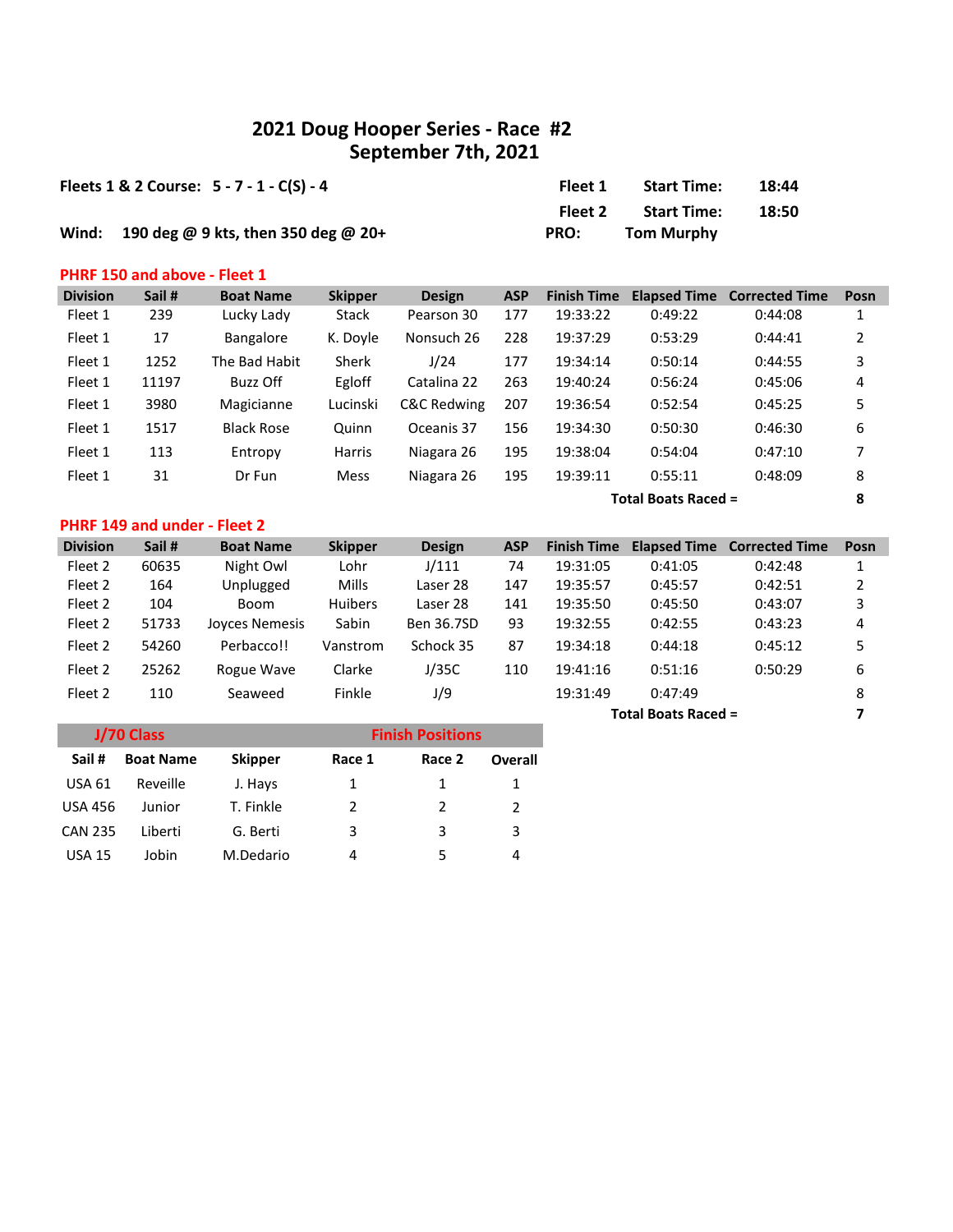# **2021 Doug Hooper Series Race #3 - 7 September 2021**

|                            | Fleets 1 & 2 Course: River Start - G3 - 4 - G3 - River Finish | Fleet 1     | <b>Start Time:</b> | 18:23 |
|----------------------------|---------------------------------------------------------------|-------------|--------------------|-------|
| Wind: $12$ knots @ 210 deg |                                                               | Fleet 2     | <b>Start Time:</b> | 18:23 |
|                            |                                                               | <b>PRO:</b> | Tom Murphy         |       |

#### **PHRF 150 and above - Fleet 1**

| <b>Division</b> | Sail # | <b>Boat Name</b>          | <b>Skipper</b> | <b>Design</b>          | <b>ASP</b> | <b>Finish Time</b> | <b>Elapsed Time</b> | <b>Corrected Time</b> | Posn |
|-----------------|--------|---------------------------|----------------|------------------------|------------|--------------------|---------------------|-----------------------|------|
| Fleet 1         | 3855   | <b>Battlestar Pegasus</b> | Hooker         | <b>C&amp;C Redwing</b> | 199        | 19:09:22           | 0:46:22             | 0:40:14               |      |
| Fleet 1         | 17     | <b>Bangalore</b>          | Dovle K        | Nonsuch 26             | 228        | 19:11:38           | 0:48:38             | 0:40:38               | 2    |
| Fleet 1         | 3980   | Magicianne                | Lucinski       | <b>C&amp;C Redwing</b> | 207        | 19:11:42           | 0:48:42             | 0:41:49               | 3    |
| Fleet 1         | 31     | Dr Fun                    | <b>Mess</b>    | Niagara 26             | 195        | 19:11:02           | 0:48:02             | 0:41:54               | 4    |
| Fleet 1         | 1517   | <b>Black Rose</b>         | Quinn          | Oceanis 37             | 156        | 19:08:40           | 0:45:40             | 0:42:03               | 5    |
| Fleet 1         | 1252   | The Bad Habit             | Sherk          | J/24                   | 177        | 19:12:00           | 0:49:00             | 0:43:49               | 6    |
| Fleet 1         | 239    | Lucky Lady                | Stack          | Pearson 30             | 177        | 19:10:44           | 0:47:44             | <b>RET</b>            | 8    |

## **Total Boats Raced = 7**

### **PHRF 149 and under - Fleet 2**

| <b>Division</b> | Sail # | <b>Boat Name</b> | <b>Skipper</b>  | <b>Design</b> | <b>ASP</b> | <b>Finish Time</b> | <b>Elapsed Time</b>      | <b>Corrected Time</b> | Posn |
|-----------------|--------|------------------|-----------------|---------------|------------|--------------------|--------------------------|-----------------------|------|
| Fleet 2         | 104    | <b>Boom</b>      | <b>Huibers</b>  | Laser 28      | 141        | 19:04:10           | 0:41:10                  | 0:38:43               | 1    |
| Fleet 2         | 60635  | Night Owl        | Lohr            | J/111         | 74         | 19:00:40           | 0:37:40                  | 0:39:14               | 2    |
| Fleet 2         | 54260  | Perbacco!!       | Vanstrom        | Schock 35     | 87         | 19:01:50           | 0:38:50                  | 0:39:38               | 3    |
| Fleet 2         | 25262  | Rogue Wave       | Clarke          | J/35C         | 110        | 19:05:01           | 0:42:01                  | 0:41:23               | 4    |
| Fleet 2         | 164    | Unplugged        | Mills           | Laser 28      | 147        | 19:07:25           | 0:44:25                  | 0:41:25               | 5    |
| Fleet 2         | 11     | Ali Kat          | <b>Berkhout</b> | J/88          | 117        | 19:05:59           | 0:42:59                  | 0:41:53               | 6    |
| Fleet 2         | 51733  | Joyces Nemesis   | Sabin           | Ben 36.7SD    | 93         | 19:05:13           | 0:42:13                  | 0:42:41               |      |
| Fleet 2         | 110    | Seaweed          | Finkle          | J/9           |            | 19:07:02           | 0:44:02                  | None                  |      |
|                 |        |                  |                 |               |            |                    | <b>Total Boats Raced</b> | $\equiv$              | 8    |